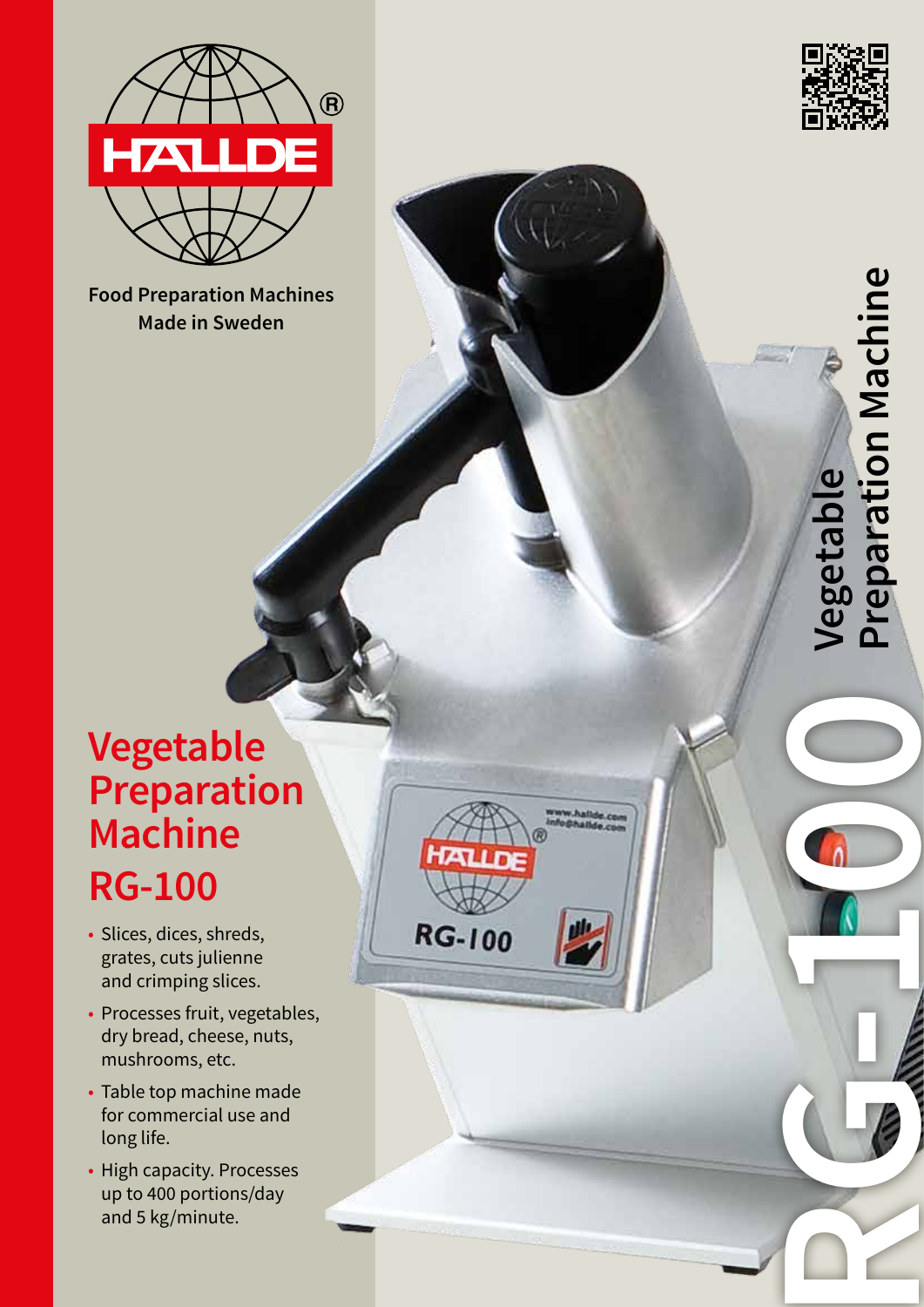

#### **Size that matters**

The RG-100 is designed to suit the kitchen with smaller volumes but needs the quality and power of a large professional vegetable preparation machine. The size makes the machine suitable to use directly on a kitchen workbench. The leaning design means that the feed cylinder is always positioned at the right angle making it easy to top up.

# **Safe and quick top ups**

Thanks to the automatic start and stop function the machine stops as soon as the pusher plate is swung aside. When it is swung back the machine restarts and you can continue working. A clear advantage, particularly when larger volumes are involved.

# **Double safety against unprotected cutting tools**

If the feed cylinder is removed the power is cut. Thanks to this double security there is no risk of the machine starting with an unprotected cutting tool.

# **Developed for the best hygiene**

The RG-100 is manufactured solely from hygiene certified material. The machine has smooth surfaces, rounded edges and has no unnecessary recesses where food might penetrate and get stuck.

# **Easy cleaning**

For quick cleaning, all loose parts are simple to remove for easy rinsing of the machine. The feed cylinder is removable and can be cleaned under running water.

# **Only the best material**

Machine base, feed cylinder and pusher plate are all made of robust metal. Only top quality stainless steel is used to manufacture the cutting tool knife blades.

# **Lightweight and easy to move**

The relatively small size of the machine gives several advantages. It does not take up a lot of space in the kitchen. You can use it as a table top machine. And it is easy to move, something which is helped by the generously sized handle on the back.





#### **Highest possible reliability**

The powerful motor has a high starting and running torque and powers the directdriven cutting tool. No belts or intermediate connections. The power from the motor goes via a maintenance free gear drive. This makes the RG-100 an exceptionally reliable machine – irrespective of the products you are preparing.

# **Cutting tools with complete register**

Our wide range of cutting tools means the RG-100 can handle every conceivable task. You choose the cutting tool you need to improve efficiency throughout the kitchen. The RG-100 slices, dices, shreds, grates, cuts juliennes and crimping slices – everything from firm to soft products. The knife blades and grating plates are replaceable. As a result you do not need to buy new cutting tools.

#### **Always perfect cutting results**

The rotation speed of the cutting tools is optimised for cutting fine and even slices as efficiently as possible. The knife blades are purposely sharpened to avoid inertia or the edge breaking off.



#### **Accessories**









Pipe Insert for thin vegetables

Angle cut Feed head

Machine Table **Container Trolley** Wall rack Cleaning brush Small/Large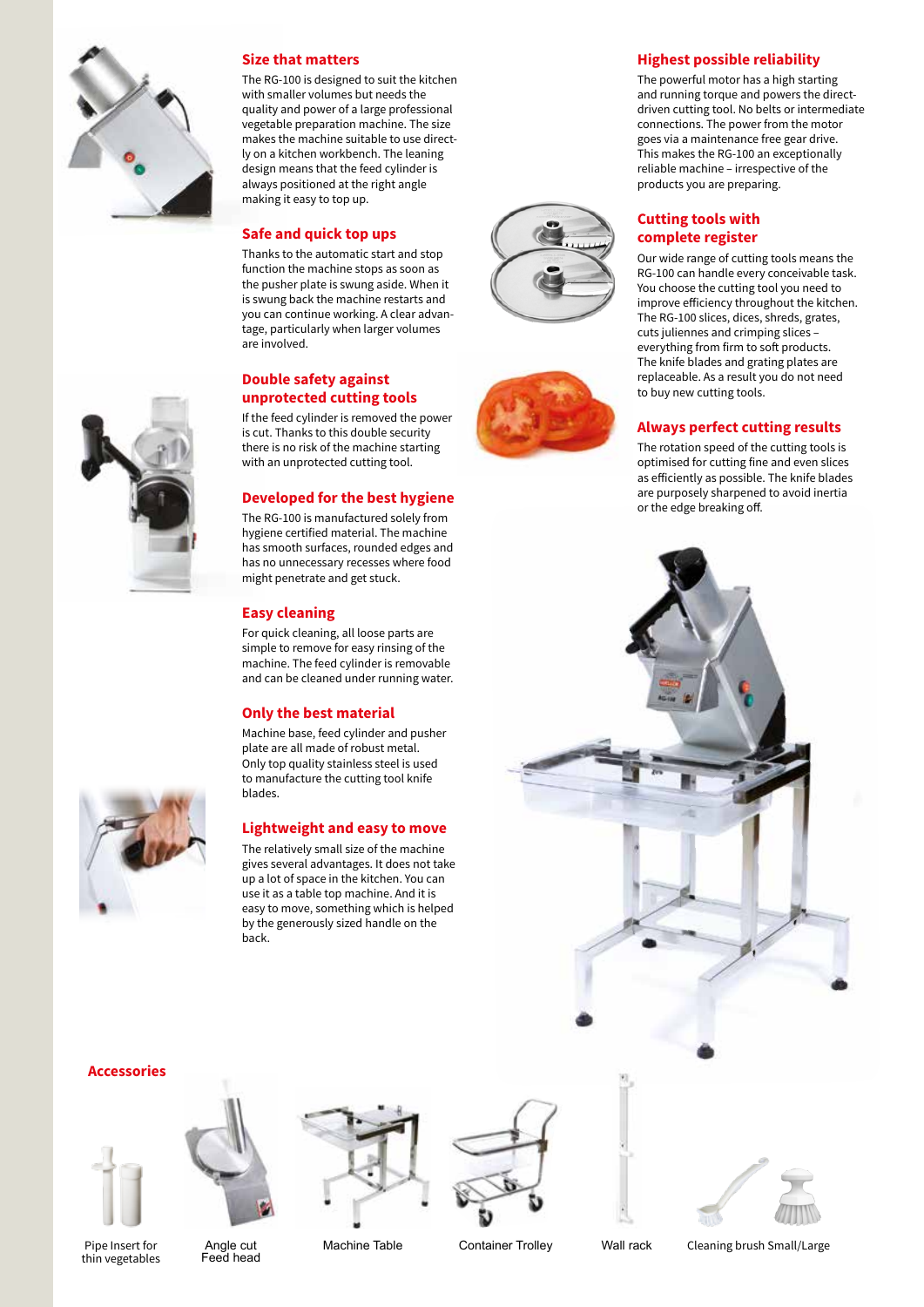# **High quality cutting tools for best results**

All cutting tools are dishwasher safe. **•** = Stainless steel

| <b>Slicer</b><br>$0.5, 1, 1.5, 2, 3, 4, 5, 6, 7, 8, 9, 10$ mm.    | Slices firm and soft vegetables, fruits, mushrooms etc.<br>Dices when combined with a suitable Dicing Grid.<br>Cut French fries in combination with Potato Chip Grid.              |  |
|-------------------------------------------------------------------|------------------------------------------------------------------------------------------------------------------------------------------------------------------------------------|--|
| <b>Fine Cut Slicer</b><br>15 mm.                                  | Slices firm and soft vegetables, fruits, mushrooms etc.<br>Dices when combined with a suitable Dicing Grid.                                                                        |  |
| <b>Soft Slicer</b><br>8, 10, 12, 15 mm.                           | Slices soft vegetables, fruits, mushrooms etc.<br>Preferably used when dicing soft products, in combination with<br>a suitable Dicing Grid.                                        |  |
| <b>Crimping Slicer</b><br>$2, 3, 4, 5, 6$ mm.                     | Cuts decorative rippled slices of beetroot, cucumber,<br>carrots, etc.                                                                                                             |  |
| <b>Julienne Cutter</b><br>2x2, 2x6, 3x3, 4x4, 6x6, 8x8, 10x10 mm. | Cuts julienne of firm products for soups, salads, stews,<br>decorations etc.<br>Suitable to cut slightly curved French fries.                                                      |  |
| <b>Grater/Shredder</b><br>1.5, 2, 3, 4.5, 6, 8, 10 mm.            | Grates carrots and cabbage for raw salads. Grates nuts,<br>almonds and dry bread.<br>Grater 6 or 8 mm is commonly used for grating cheese<br>for pizza and when shredding cabbage. |  |
| <b>Fine Grater</b>                                                | For finely grating products, from hard/dry cheeses, raw<br>potatoes for Swedish potato pancakes and bread for making<br>breadcrumbs.                                               |  |
| <b>Hard Cheese Grater</b>                                         | Ideal for grating hard cheese such as parmesan. Produces a<br>somewhat coarser grate than the Fine Grater, Extra fine.                                                             |  |
| <b>Fine Grater, Extra Fine</b>                                    | Grates products very finely, such as black radish grated for<br>purée and potatoes for mashing.                                                                                    |  |
| <b>Dicing Grid</b><br>6x6, 8x8, 10x10, 12x12, 15x15, 20x20 mm.    | Cuts dices in combination with a suitable type of slicer.<br>Dice both hard and soft vegetables, fruits etc.                                                                       |  |